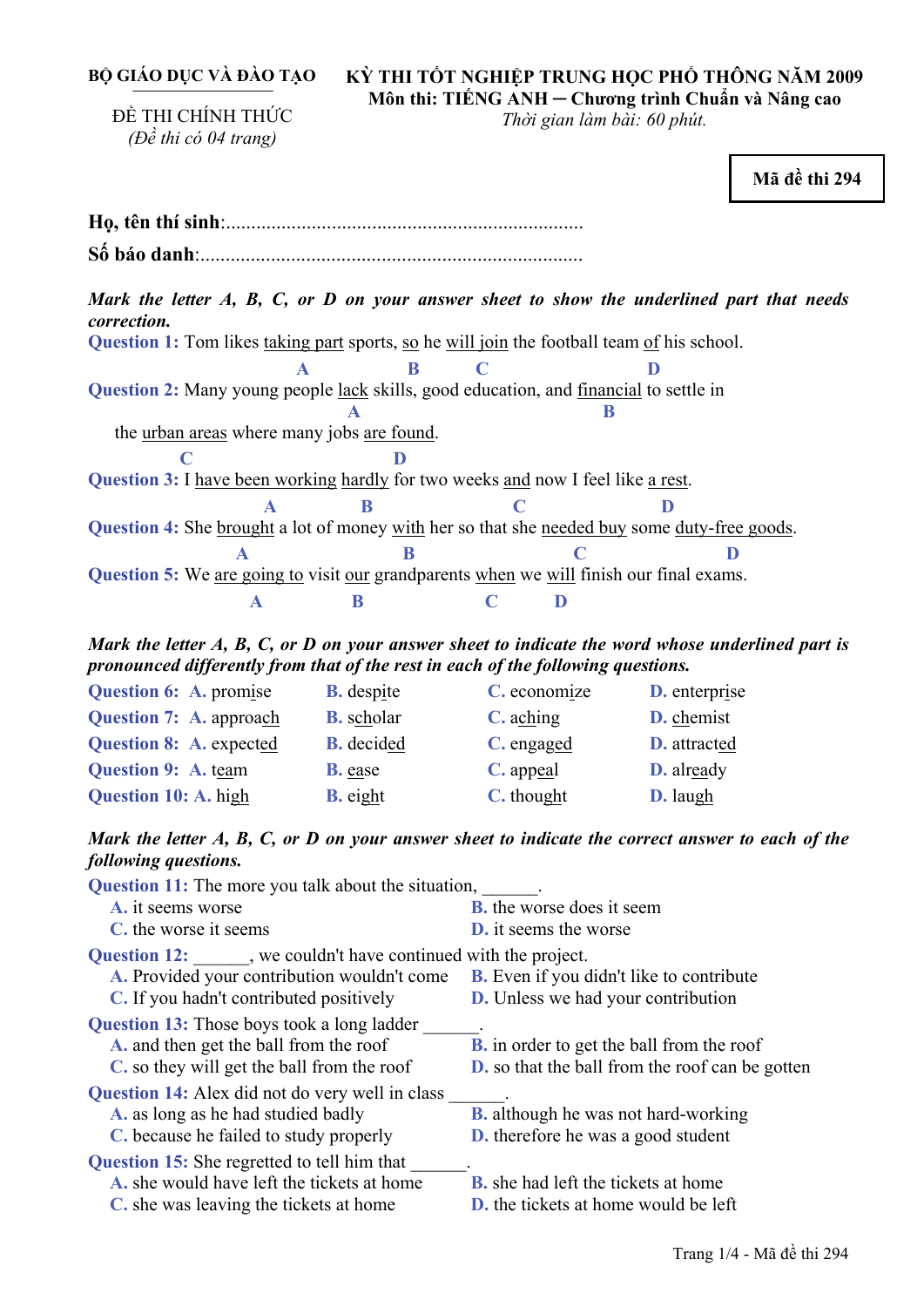*following questions.*  **Question 16:** The government initiated the programme of reform in the 1980s. **A.** economised **B.** economic **C.** economist **D.** economically **Question 17:** Peter doesn't like scuba-diving. \_\_\_\_\_\_ does his brother. **A.** Too **B.** Neither **C.** Either **D.** So **Question 18:** I first met her two years ago when we \_\_\_\_\_\_ at Oxford University. **A.** are studying **B.** were studying **C.** have been studying **D.** had been studying **Question 19:** Kevin: "How far is it from here to the nearest post office?" Lan: " $\qquad$ ." **A.** Two kilometers at least **B.** Yes, it's quite near here **C.** No, it's rather far **D.** Turn left and then turn right **Question 20: Ellen:** " Tom: "He's tall and thin with blue eyes." **A.** What does John like **B.** What does John look like **C.** How is John doing **D.** Who does John look like **Question 21:** Pat: "Would you like something to eat?" Kathy: " . I'm not hungry now." **A.** Yes, I would **B.** No, no problem **C.** No, thanks **D.** Yes, it is **Question 22:** My father is very busy.  $\qquad$ , he is always willing to give a hand with the housework. **A.** However **B.** Despite **C.** Although **D.** Therefore **Question 23:** Kim: "What \_\_\_\_\_\_\_ this weekend?" Sally: "Oh, we're going windsurfing. It's fantastic!" **A.** are you doing **B.** do you go **C.** are you going **D.** would you do **Question 24:** students attended the meeting that there weren't enough chairs for all of them. **A.** So many **B.** So much **C.** Too many **D.** So few **Question 25:** David: "Could you bring me some water?" Waiter: "\_\_\_\_\_\_\_\_." **A.** No, I can't **B.** Certainly, sir **C.** Yes, I can **D.** I don't want to **Question 26:** Could you fill out this form? **A.** application **B.** applicable **C.** applicant **D.** applying **Question 27:** A scientist who studies living things is a **A.** biology **B.** biological **C.** biologically **D.** biologist **Question 28:** The football match was postponed the bad weather. **A.** because **B.** in spite **C.** despite **D.** because of **Question 29:** Maria: "Thanks for the lovely evening." Diana: " **A.** Yes, it's really great **B.** I'm glad you enjoyed it **C.** Oh, that's right **D.** No, it's not good **Question 30:** They are not to take part in this program of the World Health Organization. **A.** so old **B.** as old **C.** old enough **D.** enough old **Question 31:** The recycling of waste paper save a great amount of wood pulp. **A.** can **B.** need **C.** dare **D.** had better **Question 32:** If I had the map now, I a short-cut across the desert. **A.** could have taken **B.** take **C.** can take **D.** could take **Question 33:** High school students should be  $\qquad$  for their future jobs before leaving school. **A.** ill-spoken **B.** ill-prepared **C.** well-spoken **D.** well-prepared Question 34: I'm going \_\_\_\_\_\_\_ for a few days so don't send me any more work. **A.** after **B.** in **C.** away **D.** over

## *Mark the letter A, B, C, or D on your answer sheet to indicate the correct answer to each of the*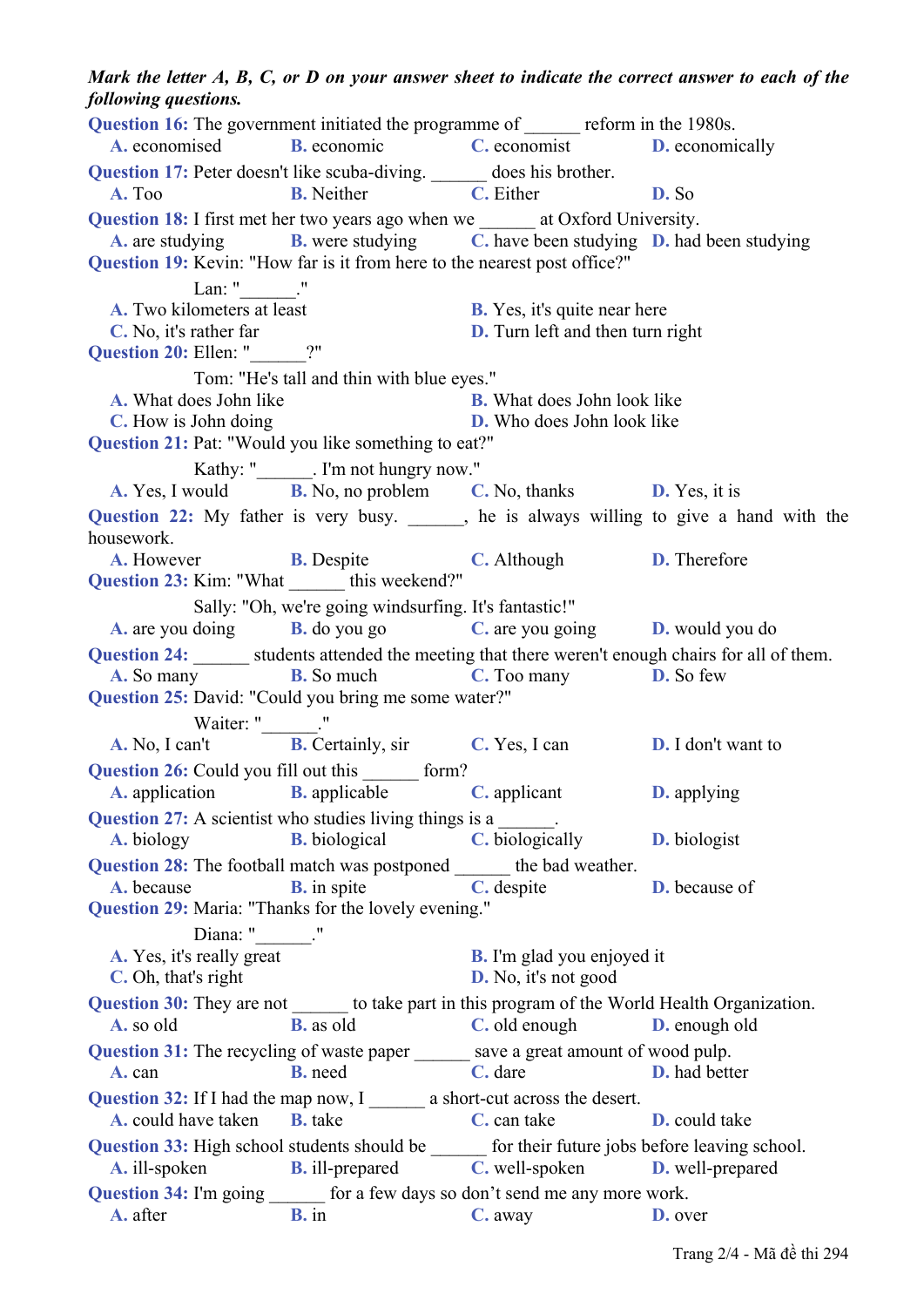|                                                                                           |                |                                                                                               | <b>Question 35:</b> Yesterday I met your brother, had taken us to the Headquarters of the United |  |  |
|-------------------------------------------------------------------------------------------|----------------|-----------------------------------------------------------------------------------------------|--------------------------------------------------------------------------------------------------|--|--|
| Nations in New York before.                                                               |                |                                                                                               |                                                                                                  |  |  |
| A. who                                                                                    | <b>B.</b> that | C. whom                                                                                       | <b>D.</b> whose                                                                                  |  |  |
|                                                                                           |                |                                                                                               | <b>Question 36:</b> If I were you, I would advise her the new teaching method.                   |  |  |
| A. trying                                                                                 | $B$ , try      | C. tries                                                                                      | <b>D.</b> to try                                                                                 |  |  |
| Question 37: Endangered species ______ by the World Wildlife Fund.                        |                |                                                                                               |                                                                                                  |  |  |
|                                                                                           |                | <b>A.</b> be protected <b>B.</b> would protect <b>C.</b> are protected <b>D.</b> will protect |                                                                                                  |  |  |
| <b>Question 38:</b> My father decided to smoking after he had been smoking for ten years. |                |                                                                                               |                                                                                                  |  |  |
| <b>A.</b> take up <b>B.</b> get over                                                      |                | <b>C</b> , put away <b>D</b> , give up                                                        |                                                                                                  |  |  |
| <b>Question 39:</b> She didn't want to go she knew all her friends would be there.        |                |                                                                                               |                                                                                                  |  |  |
|                                                                                           |                | <b>A.</b> so that <b>B.</b> even though <b>C.</b> therefore <b>D.</b> wherever                |                                                                                                  |  |  |
|                                                                                           |                |                                                                                               | Question 40: He went back to work in his country after he his course on Advanced                 |  |  |
| Engineering in London.                                                                    |                |                                                                                               |                                                                                                  |  |  |
|                                                                                           |                | <b>A.</b> finishes <b>B.</b> has finished <b>C.</b> was finishing <b>D.</b> had finished      |                                                                                                  |  |  |

## *Read the following passage and mark the letter A, B, C, or D on your answer sheet to indicate the correct word for each of the blanks from 41 to 45.*

 It can be shown in facts and figures that cycling is the cheapest, most convenient, and most environmentally desirable form of transport (41) towns, but such cold calculations do not mean much on a frosty winter morning. The real appeal of cycling is that it is so (42) lies none of the difficulties and tensions of other ways of travelling so you are more cheerful after a ride, even through the rush hour.

The first thing a non-cyclist says to you is: "But isn't it (43) dangerous?" It would be foolish to deny the danger of sharing the road with motor vehicles and it must be admitted that there are an alarming (44) of accidents involving cyclists. However, although police records (45) that the car driver is often to blame, the answer lies with the cyclist. It is possible to ride in such a way as to reduce risks to a minimum.

| Question 41: A. on            |                                                | <b>B.</b> to        | $C.$ in      | $D.$ at              |
|-------------------------------|------------------------------------------------|---------------------|--------------|----------------------|
| <b>Question 42: A. boring</b> |                                                | <b>B.</b> enjoyable | C. excited   | D. careful           |
|                               | <b>Question 43: A. comfortably B. terribly</b> |                     | C. strangely | <b>D.</b> expectedly |
| <b>Question 44: A. number</b> |                                                | <b>B.</b> deal      | C. size      | <b>D.</b> digit      |
| Question 45: A. indicate      |                                                | <b>B.</b> point     | C. exhibit   | D. display           |

## *Read the following passage and mark the letter A, B, C, or D on your answer sheet to indicate the correct answer to each of the questions from 46 to 50.*

 By adopting a few simple techniques, parents who read to their children can considerably increase their children's language development. It is surprising, but true. How parents talk to their children makes a big difference in the children's language development. If a parent encourages the child to actively respond to what the parent is reading, the child's language skills increase.

 A study was done with two or three-year-old children and their parents. Half of the thirty children participants were in the experimental study; the other half acted as the control group. In the experimental group, the parents were given a two-hour training session in which *they* were taught to ask open-ended questions rather than yes-no questions. For example, the parent should ask, "What is the doggy doing?" rather than, "Is the doggy running away?" Experimental parents were also instructed how to expand on their children's answer, how to suggest alternative possibilities, and how to praise correct answers.

 At the beginning of the study, the children did not differ on levels of language development, but at the end of one month, the children in the experimental group were 5.5 months ahead of the control group on a test of verbal expression and vocabulary. Nine months later, the children in the experimental group still showed an advance of 6 months over the children in the control group.

**Question 46:** Parents can give great help to their children's language development by them. **A.** adopting **B.** reading to **C.** experimenting **D.** responding to